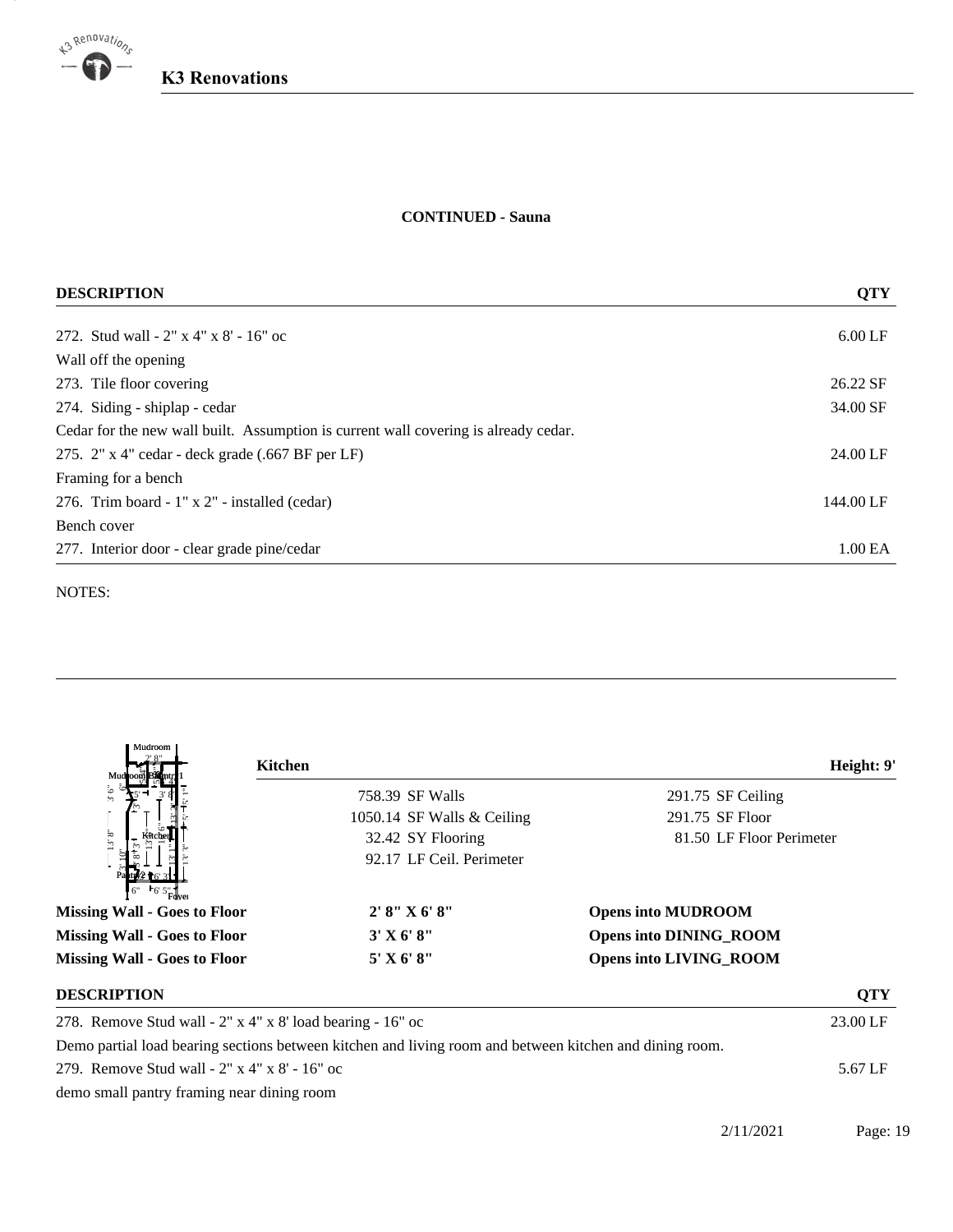

20

## **CONTINUED - Kitchen**

| <b>DESCRIPTION</b>                                                                                                                                                                                                                                                                                                               | <b>QTY</b>          |
|----------------------------------------------------------------------------------------------------------------------------------------------------------------------------------------------------------------------------------------------------------------------------------------------------------------------------------|---------------------|
| 280. R&R 110 volt copper wiring run, box and outlet                                                                                                                                                                                                                                                                              | 7.00 EA             |
| Final framing and cabinet configuration not yet determined. We are aware there is electrical run in the wall separating the kitchen<br>from the living room that will need to be moved or terminated. The cost of which cannot be fully determined until a final<br>configuration is decided upon.                               |                     |
| 281. Beam - engineered strand lumber - 5 1/4" x 11 7/8"                                                                                                                                                                                                                                                                          | 18.00 LF            |
| Engineer to determine proper beam sizing after final framing configuration is determined.                                                                                                                                                                                                                                        |                     |
| Currently estimated scope is for beam to be mounted under the ceiling joists. Beam can be recessed into the ceiling joists which<br>would provide for continuous ceiling between kitchen and living room. Additional labor costs would be necessary to cut the joists,<br>recess the beam and hang the joists from the new beam. |                     |
| 282. Header - engineered strand lumber - 3 1/2" x 11 7/8"                                                                                                                                                                                                                                                                        | $6.00$ LF           |
| Header for the span separating the kitchen from the dining room. Also to be mounted below the ceiling joists.                                                                                                                                                                                                                    |                     |
| 283. R&R Vinyl window, picture/fixed, 12-23 sf - High grade                                                                                                                                                                                                                                                                      | 1.00 <sub>E</sub> A |
| 284. Add. charge for a retrofit window, 12-23 sf - difficult                                                                                                                                                                                                                                                                     | 1.00 EA             |
| 285. Ductwork - flexible - insulated - 6" round                                                                                                                                                                                                                                                                                  | 14.00 LF            |
| New duct for overhead range hood                                                                                                                                                                                                                                                                                                 |                     |
| 286. Exterior cover for ventilation duct, 5" or 6"                                                                                                                                                                                                                                                                               | 1.00 <sub>E</sub> A |
| 287. HVAC Technician - per hour                                                                                                                                                                                                                                                                                                  | 1.00 HR             |
| To change HVAC in kitchen from wall mount to floor mount.                                                                                                                                                                                                                                                                        |                     |
| 288. Remove Recessed light fixture - trim only                                                                                                                                                                                                                                                                                   | 18.00 EA            |
| 289. Remove Countertop - Granite or Marble                                                                                                                                                                                                                                                                                       | 27.00 SF            |
| 290. Remove Cabinetry - lower (base) units                                                                                                                                                                                                                                                                                       | 13.50 LF            |
| 291. Remove Sink - double                                                                                                                                                                                                                                                                                                        | 1.00 EA             |
| 292. Remove Sink faucet - Kitchen                                                                                                                                                                                                                                                                                                | 1.00 EA             |
| 293. 1/2" drywall - hung, taped, ready for texture                                                                                                                                                                                                                                                                               | 1050.14 SF          |
| 294. Texture drywall - machine                                                                                                                                                                                                                                                                                                   | 1050.14 SF          |
| 295. Mask per square foot for drywall work                                                                                                                                                                                                                                                                                       | 51.00 SF            |
| 296. Seal the walls and ceiling w/PVA primer - one coat                                                                                                                                                                                                                                                                          | 1050.14 SF          |
| 297. Paint the walls and ceiling - one coat                                                                                                                                                                                                                                                                                      | 1050.14 SF          |
| One coat paint and primer before cabinets                                                                                                                                                                                                                                                                                        |                     |
| 298. Oak flooring - #1 common - no finish                                                                                                                                                                                                                                                                                        | 291.75 SF           |
| 299. Floor protection - cardboard and tape                                                                                                                                                                                                                                                                                       | 291.75 SF           |
| 300. Custom cabinets - base units                                                                                                                                                                                                                                                                                                | 29.50 LF            |
|                                                                                                                                                                                                                                                                                                                                  |                     |

Cabinet configuration and style not yet determined. Cost will vary depending on both factors. This assumes job built paint grade cabinets with shaker style doors.